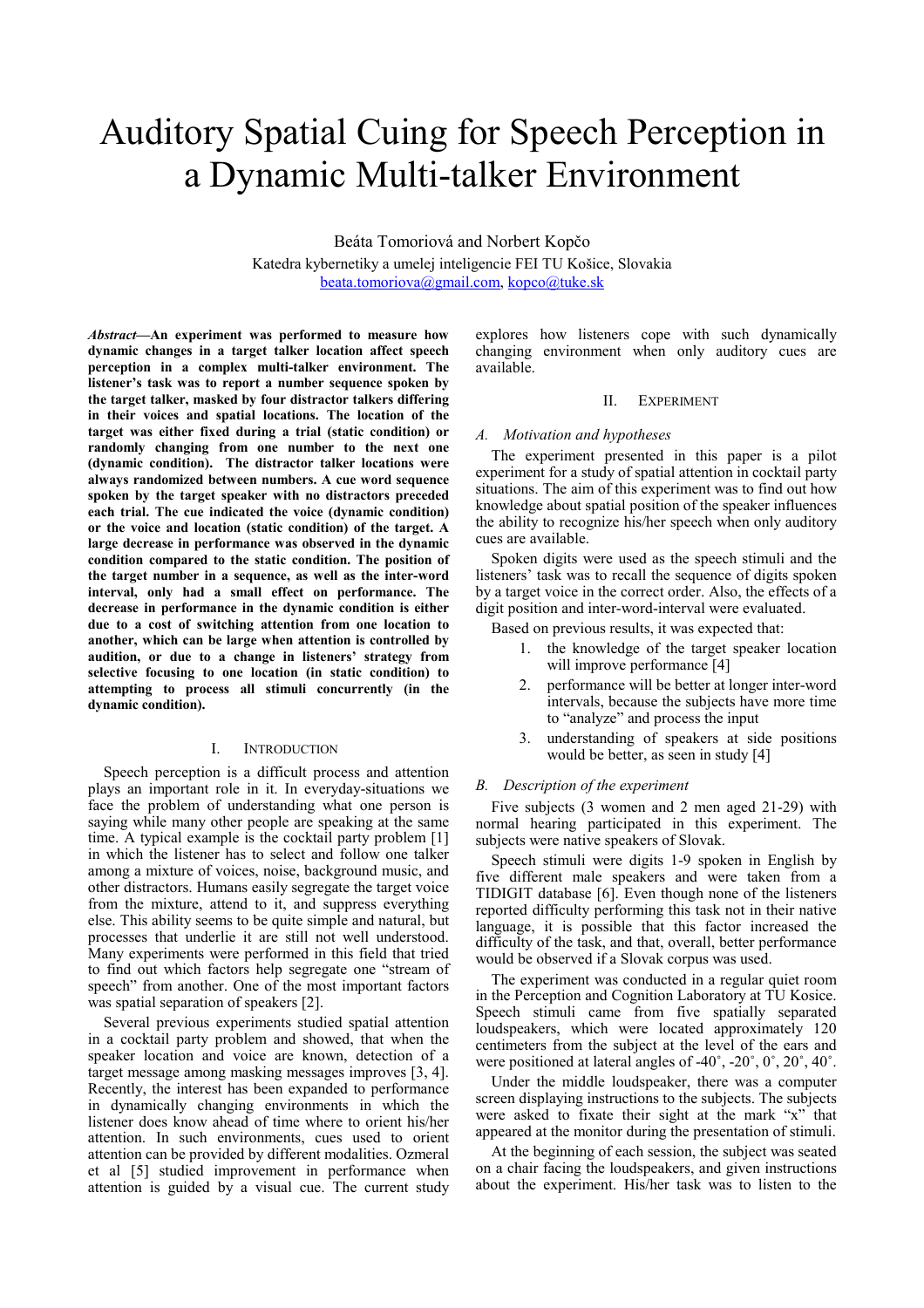sequence of four random digits spoken by the voice specified by a cuing sentence that preceded the target (target voice). This target voice was during the presented sequence accompanied by distractor (masking) voices speaking digits (different voices) from remaining loudspeakers. All voices were male. Five voices were selected out of 15 to enhance identification based on voice.

The target-voice cue presented at the beginning of each trial consisted of 4 random numbers (similar to the targets). Then, four target spoken digits were presented at a constant rate, accompanied by masking distractor words. The distractors were presented synchronously with each target word from four other speakers. Also, the target and distractors were always different numbers and spoken by different talkers.

Another parameter examined in the experiment was the duration of the pause between the digits. Three different IWI (inter-word intervals) were used: 0, 500 and 2000 miliseconds. The IWI was kept constant within a trial, including both the cue and the target sequence. As not all recordings had the same duration, the IWI represented the duration between the end of the longest recording in one segment of sequence and start of the second segment.

The experiment consisted of two conditions labeled here as "environments", each represented in one block of the experiment and defining the type of the block:

- 1. Static environment during one trial the target voice was presented from a fixed loudspeaker – indicated by the cue
- 2. Dynamic environment target voice was presented from a sequence of loudspeakers randomly changing from one word to the next one, both in the cuing and in the target part of the sequence.

In the static blocks the cue provided information about the position of the target voice to which the subjects could attend. In the dynamic blocks the cue did not provide information about position, so the listeners first had to recognize the target voice and only then could direct their attention to the voice and to the loudspeaker from which it was spoken.

One block (static or dynamic) contained 15 trials, all combinations of a position of a target voice (5) and IWI (3). During one block each of the 5 available voices was chosen as a target with equal probability.

The whole experiment consisted of ten sessions. One session included one static block and one dynamic block in random order.

## C. Experimental procedure

At the beginning of the experiment, the subjects did one training session to familiarize themselves with the experimental procedures and with the different voices used in the study. At the beginning of each experimental block, the subject was informed about the type of block (static or dynamic). Each trial started by providing information about the IWI used in the trial. Then the cue was presented using the same voice and the same IWI as in the target sentence. In a static block, the target voice came from the same loudspeaker during the introduction and the sequence. In dynamic blocks, the target came from a random loudspeaker at each segment of the cue and target sequence. The interval between the cue and the target sentence was the same as the IWI between the target words. When the sequence ended, the subject entered four digits representing his/her best guess of the sequence produced by the target voice.

#### D. Scoring

Results were scored by two different methods:

- 1. whole sequence a response was counted as correct only if all four digits were reported correctly and in the right order (corresponding to chance performance of  $(1/9)^4$ ),
- 2. digit-by-digit each digit scored separately (corresponding to chance performance of 1/9).

Answers were binned by the type of environment (static/dynamic), position, the IWI, and the time segment (only when scored by the second method). Only digit-bydigit scores are reported here.

Percentage of correct answers for various combinations of these conditions were calculated for each subject and then averaged across subjects to get final results.

## III. RESULTS

Figure 1 shows percent correct scores for each environment when using digit-by-digit scoring. The graph shows data for each subject and the across-subject mean. Performance in the static environment reached 52%, and was much better than in the dynamic environment (24%). However, even in the dynamic environment the performance was well above chance, indicating that the listeners could perform the task.

 Figure 2 shows percent correct scores as a function of the time segment of a sequence. The effect of position of a digit within a sequence was very small.

Similarly, the dependence of performance on the length of the inter-word interval is very small (Figure 3).

Figure 4 shows performance as a function of the location of the target speaker. In the dynamic environment, performance is almost equal at all locations except for slight increase at the lateral locations. In the static environment, this dependence is enhanced. When the target voice was presented from loudspeakers positioned at –20˚, 0˚ or 20˚, performance varied between 40-47%, but when it spoke from the loudspeakers at the - 40˚ or 40˚, as many as 64% of target digits were identified correctly.



Figure 1. Percent correct scores. Left part of figure shows data for individual subjects and right-most bars show across-subject mean. Errorbars represent the standard error of the mean.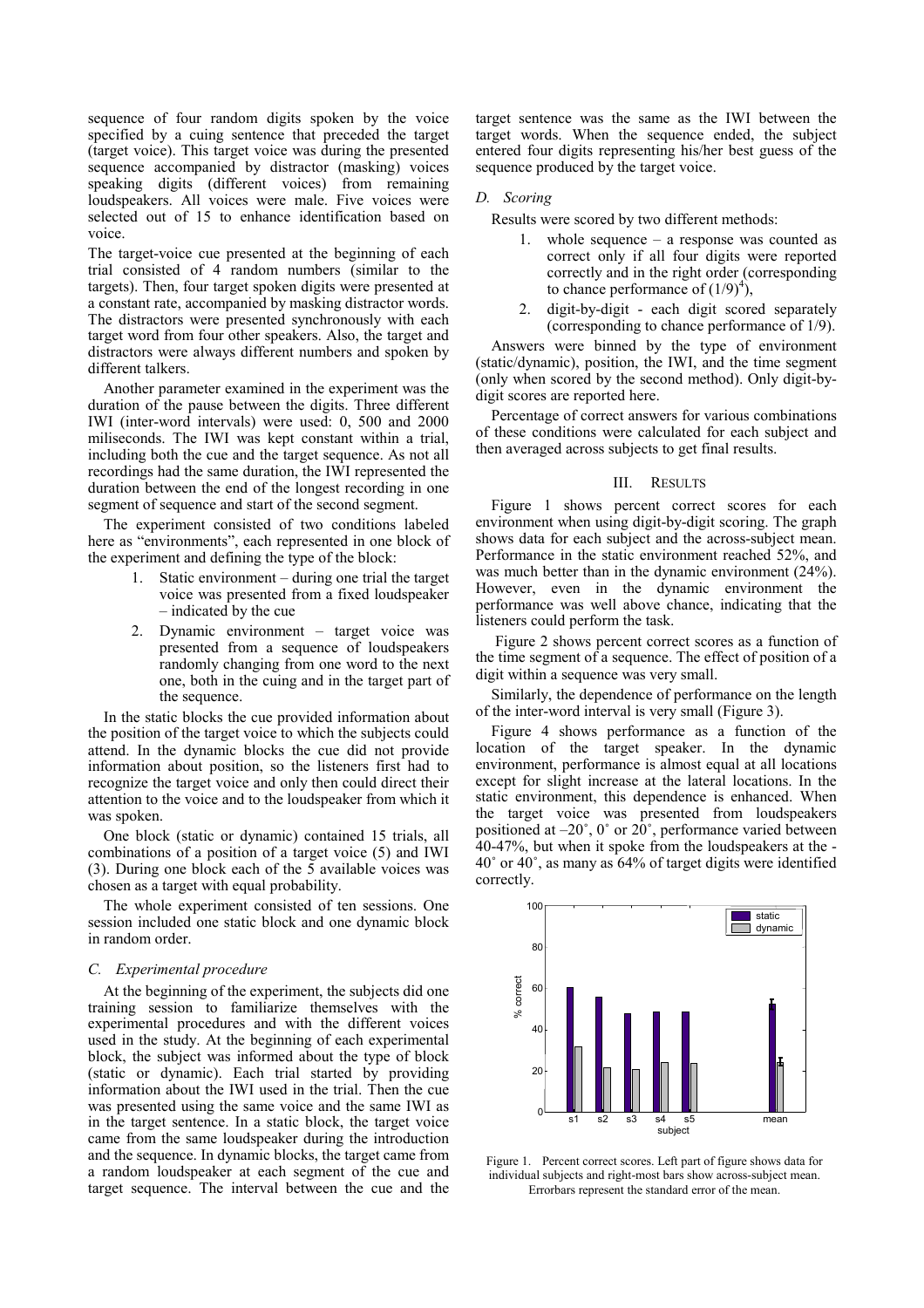

Figure 2. Percent correct scores as a function of a time segment (pooled over IWI, positions and subjects). Errorbars represent the standard error of the mean

## IV. DISCUSSION

The results of the current experiment indicate that a priori knowledge of the spatial location of a speaker improves the ability to process utterances spoken by a given voice way beyond improvement provided when voice is the only cue.

Increasing the delay between words does not influence performance this task (Fig. 3), even though in a similar study, in which cuing was visual, improvement was observed [5]. This suggests that a different strategy is used to orient attention when auditory cue is used.

Similarly, Ozmeral [5] found an improvement in performance for digits presented in later segments compared to the early segments, while no such improvement was observed here (Fig. 2). It is likely that the improvement in Ozmeral study resulted from gradual focusing of listener's attention, which in Ozmeral study started with the presentation of the first stimulus. In contrast, in the current study the listeners heard a fourword cue sequence presented from the target location using the target word. Thus, they could orient their attention before the first target word was presented.

Performance depended on specific position particularly in the static environment. When the target was presented from the left-most or the right-most loudspeaker, then it was recognized much better than at other locations. Similar results were observed in the study of Best et al.



Figure 3. Percent correct scores as a function of IWI (pooled over time segments, positions and subjects). Errorbars represent the standard error of the mean.



Figure 4. Percent correct scores as a function of location defined by loudspeaker azimuth (pooled over time segment, IWI and subjects). Errorbars represent the standard error of the mean.

[4], which used a similar spatial setup. Best et al. suggested that this dependence comes from an improvement in the better-ear target-to-masker energy ratio (TMR) at the lateral positions. An alternative explanation is that the improvement comes from the fact that there is a neighboring distractor only on one side of the target for the extreme targets, while there are two neighboring distractors (one on each side) at the remaining locations. Thus, if the attentional filter is broader that the azimuthal separation of the loudspeakers, then interference from only one distractor enters the filter at the outermost locations, whereas two distractors interfere with the target at the central locations. It is more difficult to explain why similar benefit was not observed in the dynamic environment. It is possible that in this condition the strategy adopted by the listeners was to try to focus on the whole scene, instead of reorienting from one location to the next one. In such a case, the dependence on location would be expected if it was caused by a change in the TMR, but possibly not if it was due to the breadth of the auditory filter. Thus, this result can be interpreted as suggesting that the spatial dependence is caused by attentional filtering, not by TMR energy effects.

Further experiments and analysis is necessary to provide a full interpretation of the current results, Specifically, it is not clear whether the poor performance in the dynamic condition comes from the listeners' inability to localize the target, to re-orient their attention to the target, or from a change in the strategy used by the listeners in the dynamic task.

#### ACKNOWLEDGMENT

Authors would like to thank students who helped to build experimental setup and who participated in the experiment as subjects.

This work was supported by grant from Slovak Scientific Grant Agency VEGA 1/3134/06.

#### **REFERENCES**

[1] Yost, WA. (1997) "The cocktail party problem: forty years later." In: Binaural and spatial hearing in real and virtual environments (Gilkey RH, Anderson TR, eds), pp 329-347. Mahwah, NJ: Erlbaum.